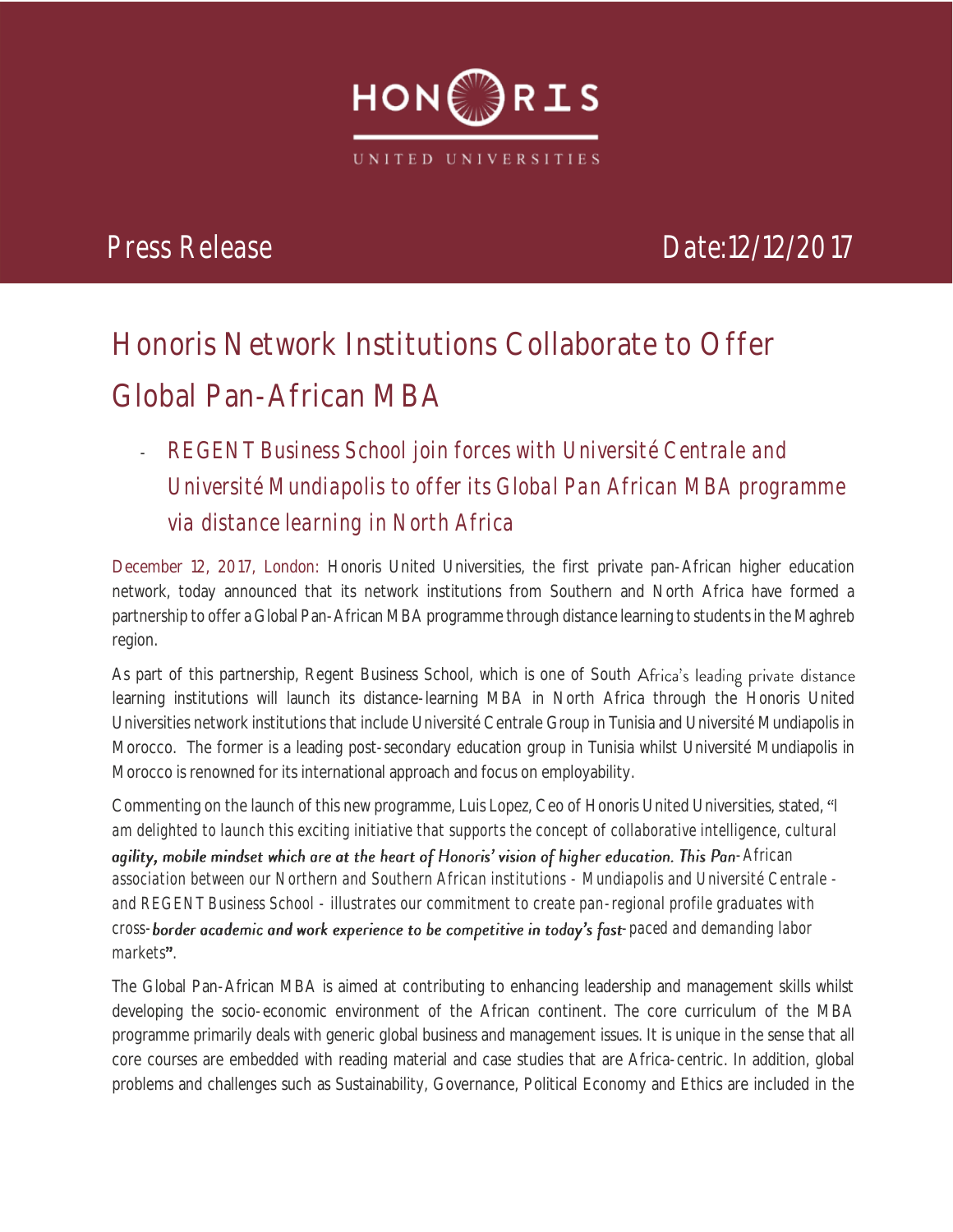

*12/12/2017* core curriculum. The MBA programme will also offer electives in Islamic Banking, Health Care Management, Doing Business in Africa, Emerging Markets and the Digital Economy.

Doing Business in Arrica, Emerging ivial Kets and the Digital Economy.<br>The MBA has been benchmarked with many international institutions' programmes, including bu in Africa. This standard enables students with sufficient and relevant work experience and appropriate qualifications to further develop their functional and reflective competencies in business management and administration. The MBA will also enable students in the private and the public sectors to develop in-depth, advanced discipline-specific skills and applied competencies that will provide them

with opportunities for personal intellectual growth, more purposeful employment, and the ability to make a meaningful contribution to society.

## **About Honoris United Universities**

Honoris United Universities is the first private pan-African higher education network committed to preparing and educating the next generation of African leaders and professionals able to impact regionally in a globalized world. Collaborative intelligence, cultural agility and mobile mindsets and skills are at the heart of Honoris' vision of higher education. Honoris United Universities joins the expertise of its member institutions to create pan-regional profile graduates that are competitive in today's fast-paced and demanding labor markets.

Honoris United Universities gathers a community of 27,000 students on 48 campuses, learning centers and online, in 9 countries and 30 cities across Africa. More than 100 degrees are offered in the fields of Health Science, Engineering, IT, Business, Law, Architecture, Arts and Design, Media, Education and Political Science.

Honoris United Universities. Education For Impact™.

To contact Honoris United Universities Email[: contact@honoris.net](mailto:contact@honoris.net) Website[: www.honoris.net](http://www.honoris.net/)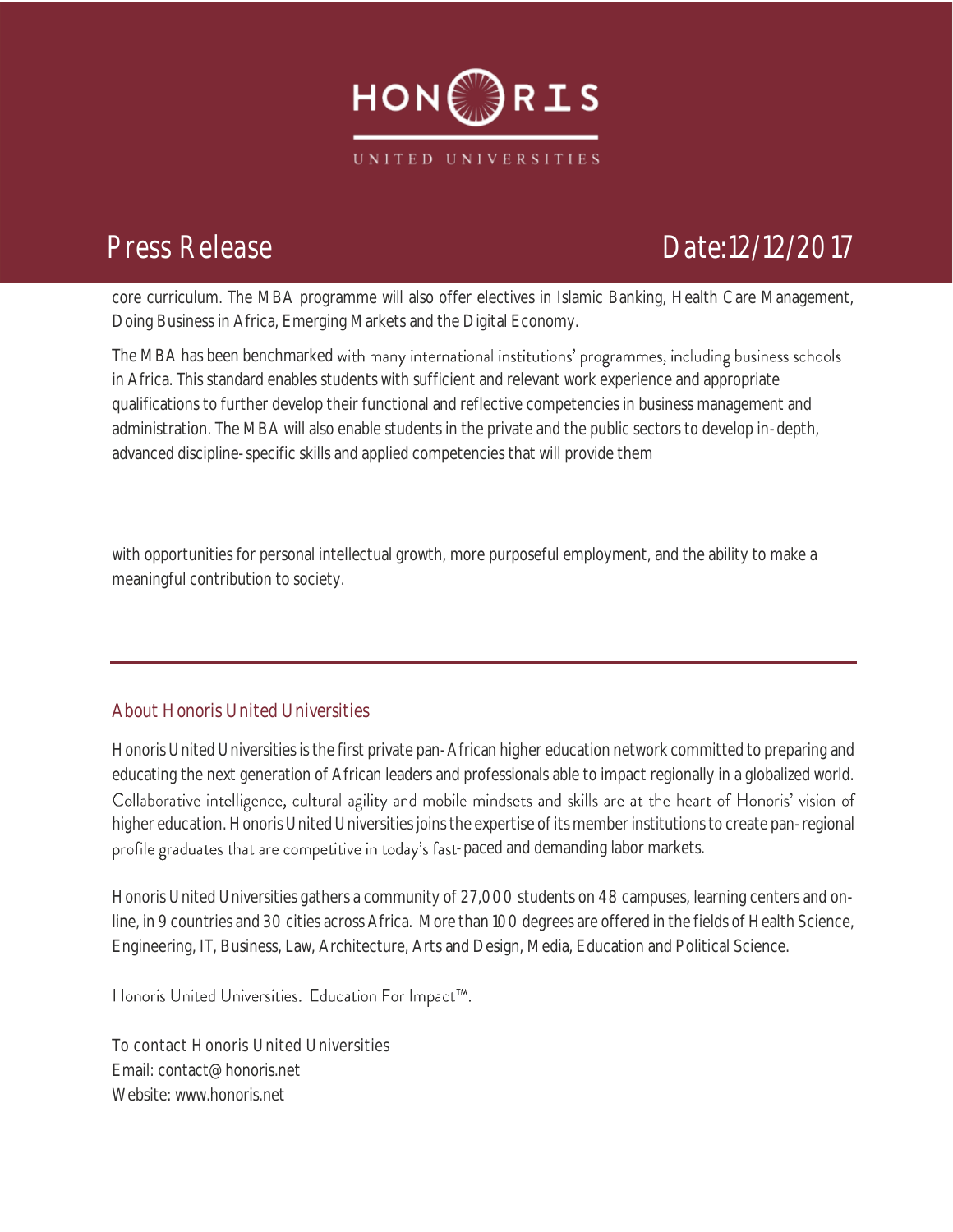

*12/12/2017*

Media Relations<br>English speaking: zeeshan.masud@djembecommunications.com French speaking: houda.sikaoui@djembecommunications.com

- About Université Mundiapolis, Morocco [www.mundiapolis.ma](http://www.mundiapolis.ma/)
	- Established in 2009 as one of the first private multi-disciplinary universities of **Morocco**
	- First school opened in 1997
	- $-$  The Mundiatawjih employability program selected by the World Bank as a 21st Century Strategy for Tertiary Education and Employability in MENA
	- 21 programmes in international dual-degree pathways
	- 1 out of 4 graduating students evidence international mobility
	- Over 5,000 alumni
	- 2 campuses in Casablanca (residential and urban)
- About Université Centrale,Tunisia
	- [www.universitecentrale.net](http://www.universitecentrale.net/)
		- Established in 2001
		- The first private multi-disciplinary university in Tunisia
		- Ranked 1<sup>st</sup> private university in Tunisia by UniRank
		- A leading health sciences school with more than 2,000 students and use of hightech simulation centers
		- 64 practice labs
		- An Executive Education Center
		- Over 4,500 students
		- 10 sites with a concentration at the heart of the Tunis city center